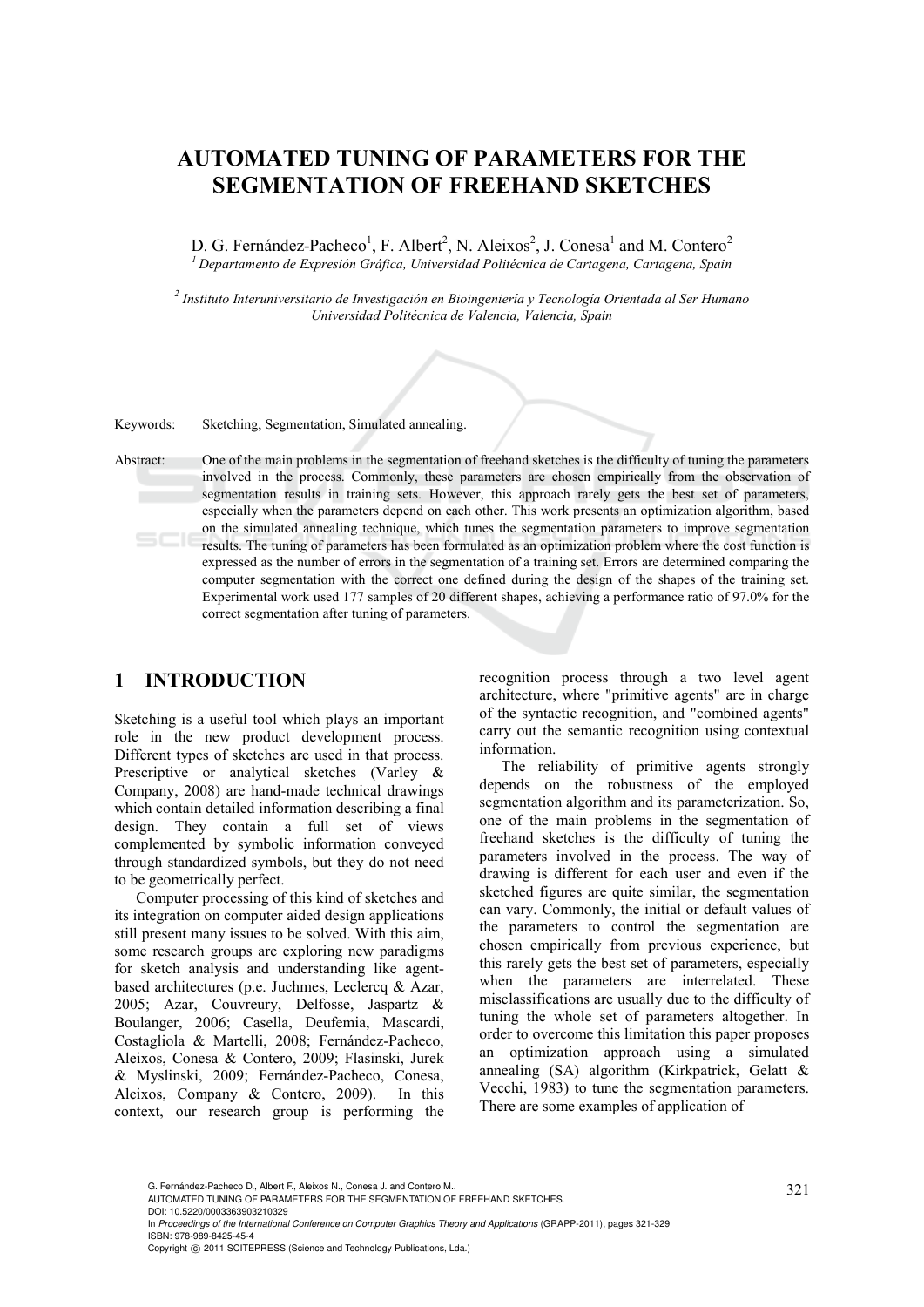

Figure 1: Flow chart of the segmentation algorithm (segmentation parameters listed in Table 1).

optimization algorithms to computer vision problems: Taylor and Wolf (2004) applied an optimization approach to improve the settings of their text detection algorithm in images and video sequences. Mbogho and Scarlatos (2007) used a genetic algorithm to tune the colour thresholds to minimize the effects of lighting variations on the recognition of colored visual tags. Gelasca, Salvador and Ebrahimi (2003) proposed a framework for an intuitive tuning of parameters in image and video segmentation algorithms. Other applications to processes related to computer vision have been developed by Mukerjee et al. (1997), Davis et al. (2008), or Iakovidis et al. (2007).

The article is organized in the following way: first the segmentation process is explained (including the sketch correction, the vertices detection procedure and the primitive approximation method), secondly the implementation of the optimization process by means of the simulated

annealing algorithm is detailed, and finally, experimental work and results are given.

### **2 THE SEGMENTATION ALGORITHM**

Our application SegSGeo (Segmenting Sketched Geometry) analyzes a stroke when a pen up event is encountered, and fits the sketch into an outlined sketch (poly-line). Its structure is shown in figure 1 and the procedure consists of five steps:

- 1. Direction and curvature signatures of the stroke are calculated.
- 2. The mean shift (smoothing technique) procedure is applied to the two previous signatures (Yu, 2003).
- 3. Changes in direction of strokes are detected, and vertices are fixed using peaks in smoothed curvature signature.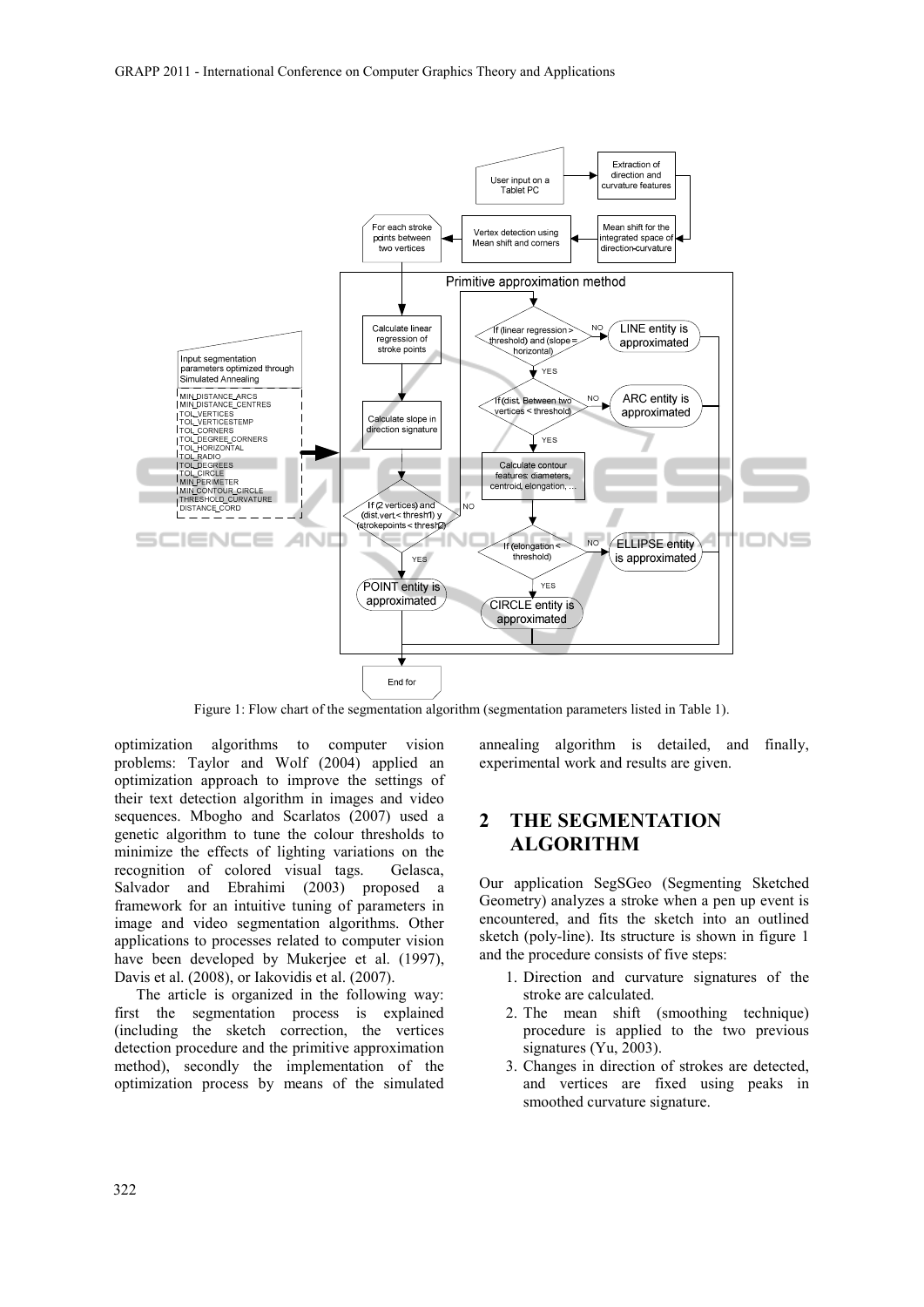- 4. A refinement of vertices is carried out when their path length is less than a desired threshold fixed empirically.
- 5. Finally, the type of each entity between a pair of vertices is decided by means of a primitive approximation method. Supported entities are lines, arcs, circles and ellipses, and its type is decided by looking into the direction signature before Mean shift is applied, and analyzing the points corresponding to that piece of the stroke.

#### **2.1 Extraction of Direction and Curvature Signatures**

The stroke is composed by a set of coordinates  $(x,y)$ in an interval of pen-down and pen-up events. In such a stroke, there are two visual features which can guide recognition: direction and curvature. The direction gives the angles between two consecutive pairs of coordinates in the range  $[-\pi,\pi]$ . The curvature gives the arctangent of the direction between two consecutive points, to inform on how opened or closed such piece of the stroke is.

#### **2.2 Finding Vertices**

Mean shift procedure (1) has been used to smooth the collected stroke, since it has proven to give good results in analyzing clusters in feature space, and in eliminating noise (Yu, 2003).

$$
z_{j+1} = \frac{\sum_{i=1}^{n} x_i k' \left( \left\| \frac{z_j - x_i}{h} \right\|^2 \right)}{\sum_{i=1}^{n} k' \left( \left\| \frac{z_j - x_i}{h} \right\|^2 \right)}, j = 1, 2, \dots
$$
 (1)

In order to apply this procedure to the twodimensional direction-curvature joint space, we will consider  $x_i$ ,  $i=1,2...n$  (where *n* is the number of points in the direction-curvature joint space) as the input vector of the mean shift procedure, that is, the joint space  $d_i$  and  $c_i$ ; and  $z_i$  as the output vector of smoothed discrete values of direction and curvature, that is, the new direction and curvature signatures after smoothing. The term *k'* is the derivative of the profile of Gaussian kernel  $k(x) = exp(-x/2)$ , and the term *h* is the "bandwidth", that is, the smoothing parameter, which has been adjusted to  $h_d$  and  $h_c$ , depending on direction and curvature respectively.

The smoothed curvature signature guides us to find vertices in the stroke when seeking for local maxima values, that is, where curvature changes

considerably (peaks in curvature signature figure 2c). The vertices seek routine finishes merging two consecutive vertices when the path length between them is lower than a threshold.

In the example of figure 2, six vertices are found, and the first entity is approximated to an arc (arc through 3 points: initial, final and middle of the first section of the stroke) and the rest of entities to lines. This has been achieved looking into both, the original direction signature before mean shift procedure between each two consecutive vertices, and the correlation with the linear regression of the stroke points of each entity, what is done by means of the primitive approximation method.



Figure 2: Example of a sketched figure.

#### **2.3 Primitive Approximation Method and Segmentation Parameters**

The original direction signature and the correlation of the stroke points from their linear regression are used to identify the primitive entities composing a stroke. If the features of the corresponding stroke points are analyzed and the direction signature is found to be horizontal, then that section of the stroke is approximated to a line; otherwise it can be approximated to an arc, circle or ellipse (see Figure 3). To approximate the section to an arc entity, the direction signature must be inclined and the vertex ends  $V_i$  and  $V_f$  separated, thus the section is fitted to an arc by three points  $V_i$ ,  $V_f$  and *s*. If the vertices are close, the section is approximated to a circle or ellipse depending on the elongation (quotient between major *R* and minor *r* radius).

The segmentation process is controlled by 14 parameters, listed in Table 1. For each parameter a range of values from previous observations has been established (range column).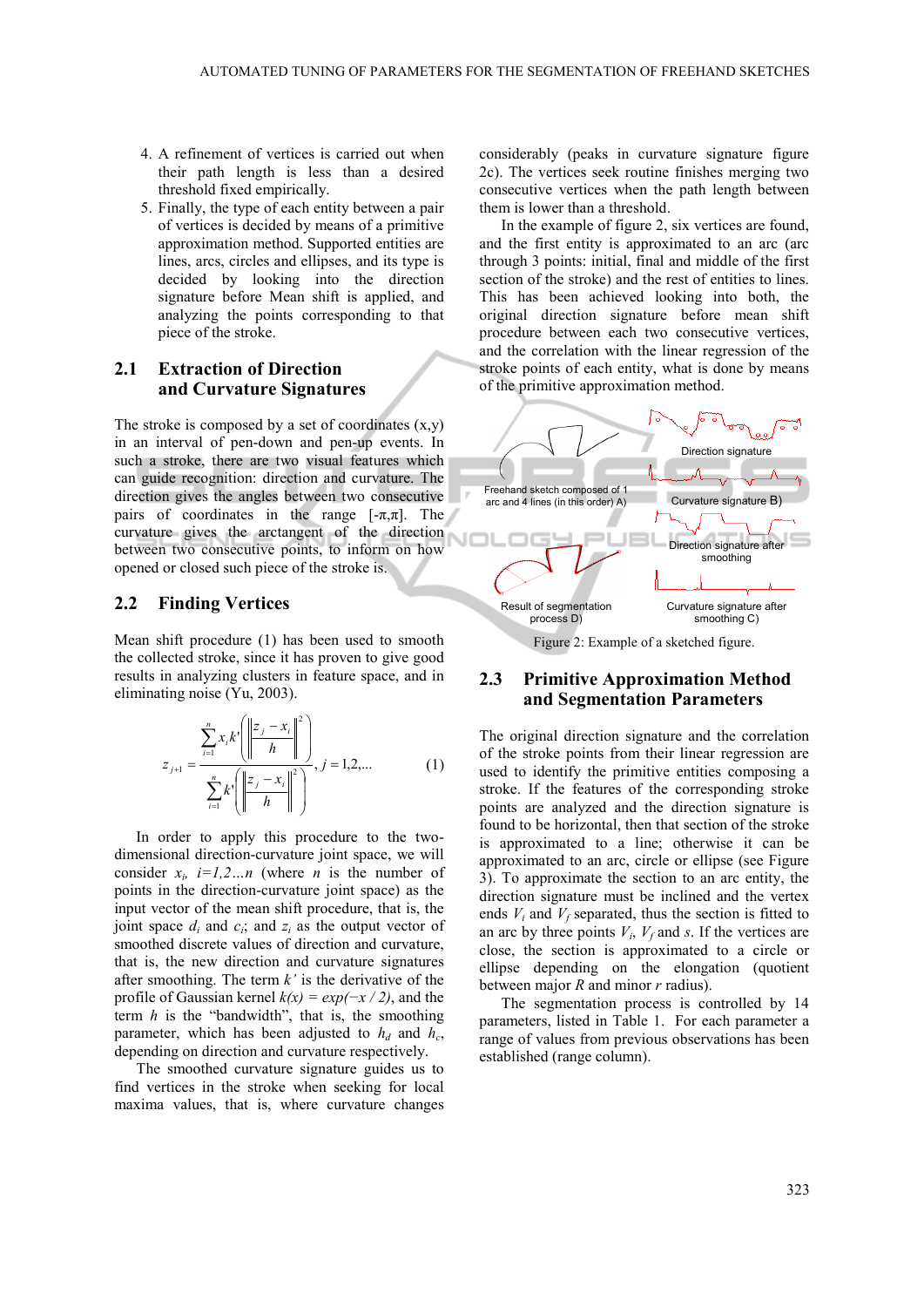| <b>Parameter</b>             | <b>Description</b>                                                           | Range                        |
|------------------------------|------------------------------------------------------------------------------|------------------------------|
| <b>MIN DISTANCE ARCS</b>     | Distance between the two ends of an arc                                      | [0, 50]                      |
| <b>MIN DISTANCE CENTRES*</b> | Distance between the centers of two consecutive arcs                         | [0, 100]                     |
| <b>TOL VERTICES</b>          | Tolerance for the distance between two consecutive vertices                  | [0, 30]                      |
| <b>TOL VERTICESTEMP</b>      | Involved in the seek for local maximums and minimums                         | [1, 30]                      |
| <b>TOL CORNERS</b>           | Distance from a point to both sides to calculate the angle of a corner       | [1, 20]                      |
| <b>TOL DEGREE CORNERS</b>    | Threshold to considerate a corner as a vertex                                | [1,60]                       |
| <b>TOL HORIZONTAL</b>        | Tolerance for a horizontal slope                                             | [0, 0.05]                    |
| TOL RADIO*                   | Tolerance for large values of radio                                          | [200, 600]                   |
| TOL DEGREES*                 | Tolerance for the orientation of two consecutive lines                       | $[0^{\circ}$ .30 $^{\circ}]$ |
| <b>TOL CIRCLE</b>            | Tolerance for the quotient of diameters to distinguish a circle from ellipse | [0.3, 0.8]                   |
| <b>MIN PERIMETER</b>         | Minimum length for a line or arc                                             | [2, 10]                      |
| <b>MIN CONTOUR CIRCLE</b>    | Minimum contour for circle or ellipse                                        | [30,200]                     |
| <b>THRESHOLD CURVATURE</b>   | Tolerance for vertices in order to consider the stroke a circle or ellipse   | [0.1, 0.5]                   |
| <b>DISTANCE CORD</b>         | Arc length to help the decision of an arc or a line                          | [20, 300]                    |

|  |  | Table 1: Parameters of the segmentation and its initial range. |  |  |
|--|--|----------------------------------------------------------------|--|--|
|  |  |                                                                |  |  |

\* Refinement parameters.







## **3 TUNING OF SEGMENTATION PARAMETERS**

The steps for tuning the parameters of the segmentation process consist of four main parts:

- 1. Definition of the initial range of values for each segmentation parameter based on previous experience.
- 2. Automatic tuning of parameters inside their initial range using a simulated annealing algorithm.
- 3. Definition of the definitive range of values for each segmentation parameter, analyzing the behaviour of each parameter when the rest of parameters are fixed to their optimal values.
- 4. Automatic tuning of parameters inside their definitive range using a simulated annealing algorithm.

The quality of the obtained segmentation is evaluated by means of a cost function (2) that returns a real value (cost) from a set of *n* segmentation parameters  $P = \{p_1, p_2, \dots p_n\}.$ 

$$
c: P \to \Re \tag{2}
$$

The cost value for a set of parameters is defined as the ratio of bad segmented shapes using this set of parameters. A library of sketched figures and their correct segmentation has been developed in order to implement the cost function (examples at Figure 4).

The correct or ideal segmentation has been previously defined by consensus by the research team of this work. The criteria applied to define a well segmented shape are based on an all-or-nothing accuracy, that is, a shape is well segmented if:

> The number of vertices must match the ideal segmentation.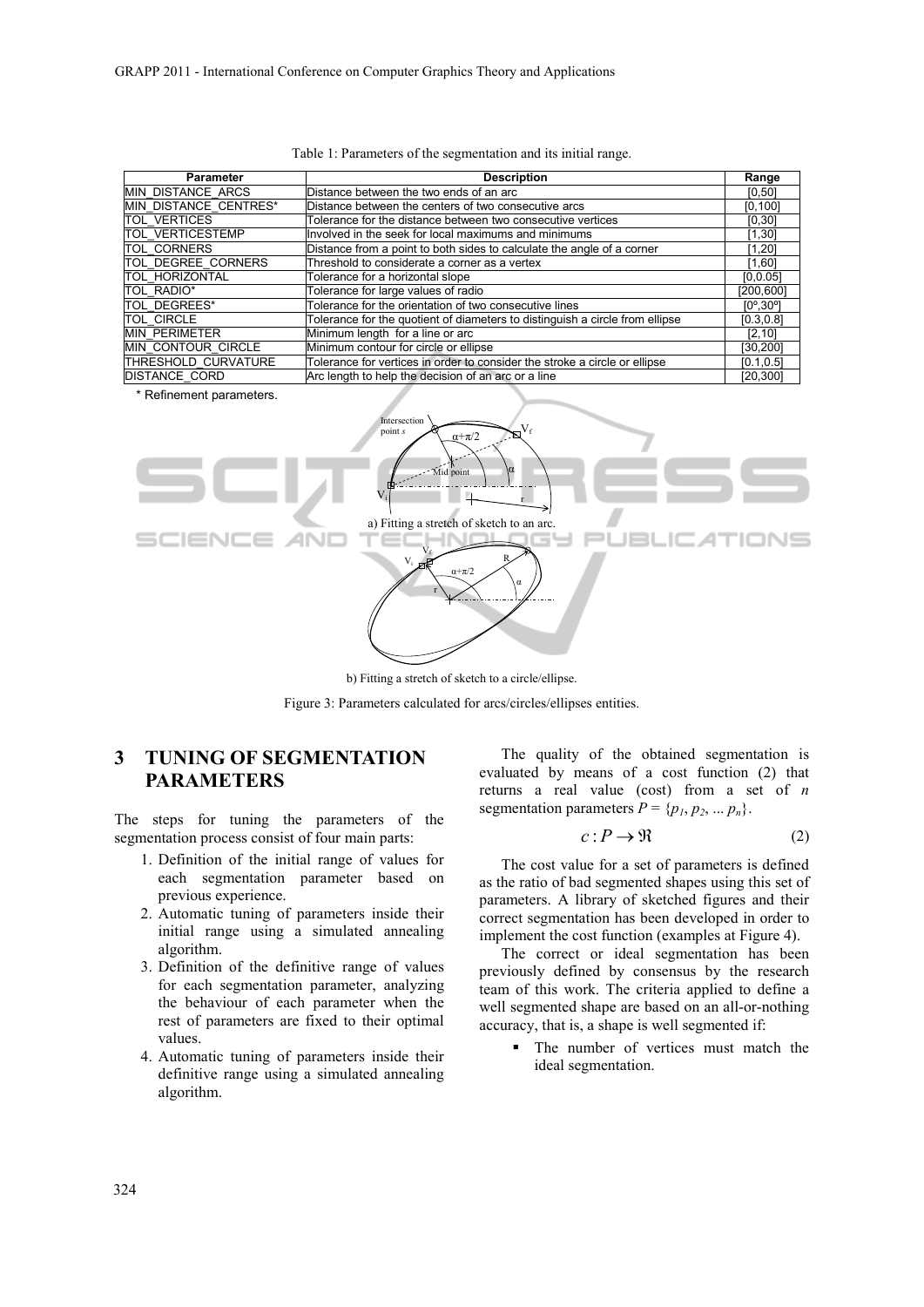The type of fitted primitives connecting the vertices must match the intended primitives of ideal segmentation.



Figure 4: Examples of missegmentations. (Intended segmentation vertex  $(\Delta)$ , recognized vertex  $(\Box)$  and recognized primitive in red color). HNOI ⊤∈⊏

### **3.1 Tuning of Parameters using a Simulated Annealing Algorithm**

The next step carried out to determine the optimal range of the segmentation parameters is implemented by a simulated annealing algorithm (Kirkpatrick, Gelatt and Vecchi, 1983). The SA algorithm is shown in figure 5 and described below. The parameters involved in the SA algorithm can be classified as generic or specific.

The "generic parameters" or "annealing schedule" control the operation of the algorithm. They are:

 *Initial Temperature*: initial value of temperature at the beginning of the SA process. It is calculated using the following expression (Kouvelis et al., 1992):

$$
T_0 = \frac{\overline{\Delta C^{(+)}}}{\ln(\chi_0^{-1})}
$$
 (3)

where  $\overline{\Delta C^{(+)}}$  is the mean value of the cost increment associated to those displacements with an increment in the cost function. In our particular case, the tests performed show that for 100 displacements,  $\overline{\Delta C^{(+)}} \approx 1.5$ . Where  $\chi_0$  is the expected initial coefficient of acceptance (χ is the rate of accepted displacements with respect to the total number of attempts). Using a typical value of this coefficient in the literature ( $\chi_0$ =0.75), the resulting value for initial temperature is  $T_0 \approx 5$ .

 *Cooling Schedule:* indicates how temperature varies from two different steps. The more common form consists of a potential cooling (faster with high temperatures):

$$
T_{m+1} = k \cdot T_m \tag{4}
$$

where *m* is the current temperature step, and *k* is the cooling coefficient. A rapid cooling (small values of *k*) causes a quick fall in the cost, but if it is too fast, the SA may exit without reaching good solutions. Moreover, a slow cooling down makes the cost function to have ups and downs (high cost displacement are allowed) but increases the number of iterations (the time required) and the probability of finding the optimal solution. A value of 0.5 has shown a good compromise with respect to cost and speed.



Figure 5: SA algorithm.

 *Balance Criterion (change temperature):* it decides when the temperature must go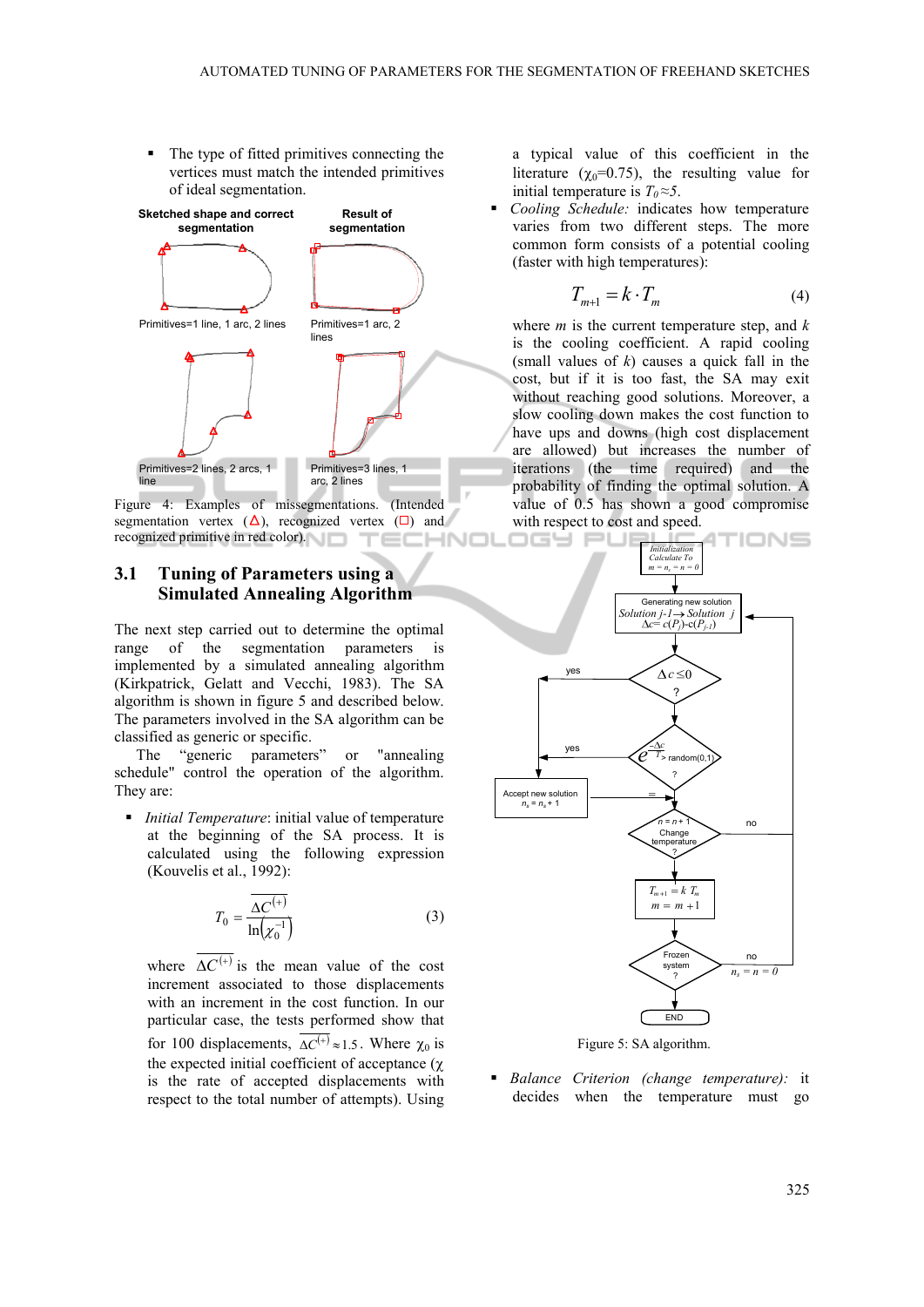downhill to the next step using this logical condition:

$$
\left(n_s > n_s^{\max}\right) OR \left(n > n^{\max}\right) \tag{5}
$$

Where:

- $\circ$  *n<sub>s</sub>* is the number of successful displacements in the present temperature step.
- $\circ$   $n_s$ <sup>*max*</sup> is the maximum number of successful displacements in a temperature step. Usually this number is determined according to the size of the space of solutions. In this problem, the used value is the number of parameters to optimize, in this case with 14 parameters,  $n_s^{\text{max}} = 14$ .
- $\circ$  *n* is the number of attempted displacements in the present temperature step.
- $\circ$  *n*<sup>*max*</sup> is the maximum number of attempted displacements in a temperature step, and usually is proportional to the  $n_s^{max}$  value. In the current context,  $n^{max} = 2 \cdot n_s^{max}$ , so  $n^{max}$ *=28*.
- *Freezing Criterion:* it is the stop criterion that terminates the SA process:

$$
\left(\chi < \chi_{\min}\right) \, OR \left(m > m^{\max}\right) \tag{6}
$$

The freezing condition can be accomplished when the temperature has experimented a specific number of downhill moves (*mmax*), or when the coefficient of acceptance is very low  $(\chi = n_s / n)$ , where:

- o <sup>χ</sup>*min* is the minimum coefficient of acceptance, in this case 1% is the selected value.
- o *mmax* is the maximum allowed number of temperature steps, in this case the selected value is 50.

The specific parameters of the SA in the context of our problem are:

 *The Space of Solutions P,* that in this case corresponds to the 14 parameters used for segmentation (see table 1):

$$
P = \{p_1, p_2, \dots p_{14}\}\tag{7}
$$

 *A displacement mechanism for choosing a solution nearby the current one*. For each parameter pi to optimize in the iteration j, its value is obtained from its previous value (from the iteration j-1) as follows:

$$
p_{ij} = p_{i(j-1)} + \delta_i \cdot \xi_{ij}
$$
 (8)

Where  $p_i \in [p_i^{min}, p_i^{max}]$ ,  $\delta_i = \alpha \cdot (p_i^{max} - p_i^{min})$ , and  $\alpha$  is the maximum displacement ratio ( $\alpha$  = 0.1 provided a good performance in the current problem). ξ*ij* is a random number in the range [*−1,1*], obtained for each parameter in each iteration.

*The cost function*  $c : P \to \mathbb{R}$  that gives a value that must be minimized. For a training set of nt sketched figures this function is defined as:

$$
c = n_m / n_t \tag{9}
$$

Where  $n_m$  is the number of mistakes corresponding to those bad segmented shapes applying the criterion defined at the beginning of section 3.

The best solution obtained during the optimization process is stored, in order to avoid situations where the final solution does not correspond to the optimal one.



Figure 6: Cost and temperature evolution in a SA process.

#### **3.2 Individual Parameter Adjustment**

After the first simulated annealing step, in order to establish the definitive range for a specific parameter  $p_i$  we have fixed the rest of the parameters to their optimal value (obtained from the previous simulated annealing step), and the cost is obtained with the parameter  $p_i$  ranged in its whole initial range (and expanded if it is necessary). The definitive range is fixed centring it in the optimal value obtained from the process and expanded or compressed if it is necessary.

Figure 7 shows the initial or default range for the segmentation parameter TOL\_VERTICES fixed from expertise. As notice, the value of this parameter for the minor cost function is beyond the right value 30, so best results in segmentation are never reached. Figure 8 shows the corrected range for this parameter. Now, the optimal value is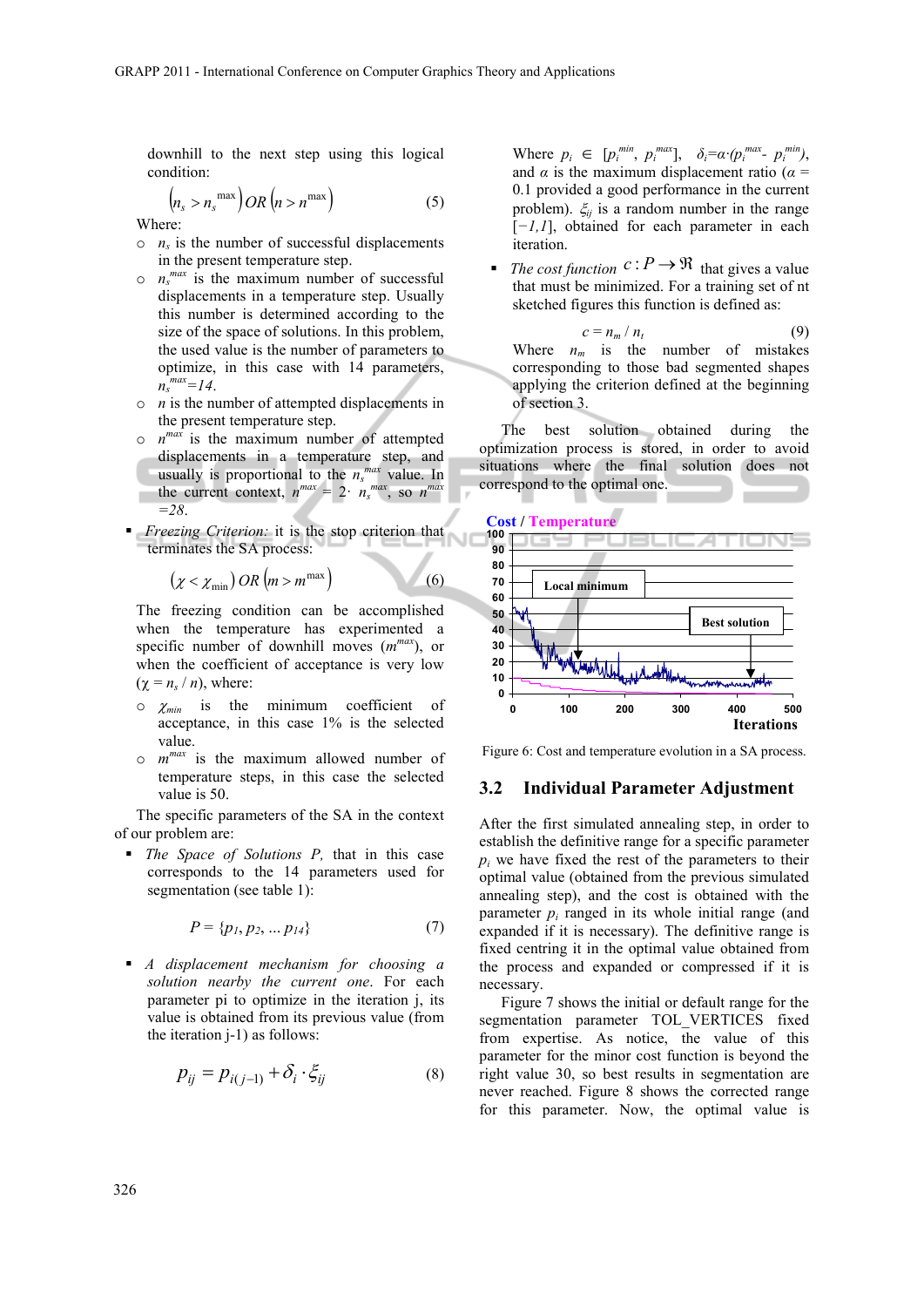centered in the range so better results in segmentation can be achieved.

So, the value of the parameter for the lowest function cost has been centered in a range, and its width has been fixed in order to avoid the function cost increase more than a percentage. This width is variable for each parameter.



Figure 8: Definitive range for parameter TOL\_VERTICES after the correction process.

When all the ranges have been adjusted, the second simulated annealing step provides the final segmentation parameter values.

#### **4 EXPERIMENTAL WORK**

The segmentation process has been applied to a set of 177 samples of 20 different sketched figures (including circle and ellipse) collected from 3 users and stored in a DB. Each user drew 3 samples of each figure, and 3 figures with poor quality were discarded.

Figures 9 and 10 show some examples of sketched figures segmented using the parameters optimized with the SA algorithm.



Figure 9: Examples of sketched figures used in the tests including only lines.



Figure 10: Examples of sketched figures used in the tests including lines (in red) and arcs (in blue).

The segmentation process has been carried out with a different set of segmentation parameters for each SA iteration. And the SA process has been made up with different ranges for segmentation parameters and different values for SA parameters as described in section 3.

## **5 CONCLUSIONS**

From results obtained, we can state that the optimization process improves significantly the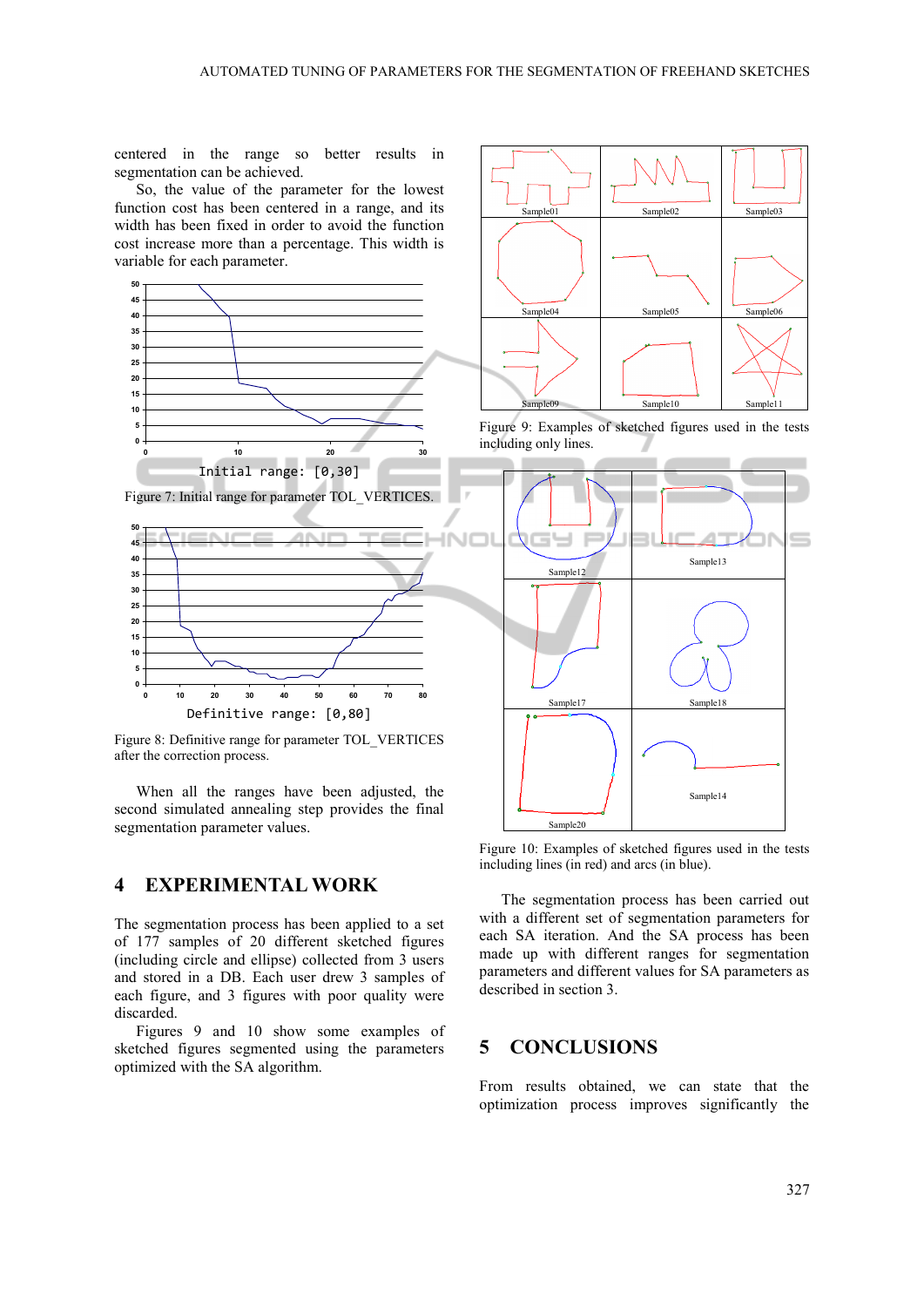results of the segmentation, demonstrating that, in general, the recognition process can benefit much if optimization techniques are applied to its parameters tuning them for their optimal values. The results improved in more than 10% respect those obtained with previous parameters fixed empirically from observation. The segmentation approach SegSGeo with the optimization process obtained a success of a 92% of well segmented figures (all-or-nothingaccuracy), which increases to 97% if we consider isolated entities instead of complete figures.

With respect to the optimization technique, tests with different SA parameters show a very stable behavior of SA algorithm, so it can find good solutions though the SA parameters vary within a fairly wide range. The most critical parameter is the displacement mechanism, that is, the maximum displacement ratio  $\alpha$ : it must be high enough to get out from local minimum, but not too high to avoid jumping haphazardly (see figure 11).



Figure 11: Cost evolution in two different SA processes (above:  $\alpha=0.4$ ) (below:  $\alpha=0.1$ ).

The following parameters in order of importance are those that control the cooling scheme: the initial temperature  $T_0$  and cooling coefficient  $k$ . The probability of finding an optimal solution increases when more tests are performed with a slow cooling

(higher  $T_0$ , or *k* closest to 1), but increasing the time too. Good solutions can be found with a set of SA process with a fast cooling scheme or with a single SA process with a slow cooling scheme.

Tests show that classical values for balance and freezing criterions (dependent on the number of parameters to optimize) are appropriate. On the one hand, changes in balance criterion have a similar effect that changes in cooling scheme, on the other hand, changes on freezing criterion do not significantly affect the SA time or result.

## **REFERENCES**

- Azar, S., Couvreury, L., Delfosse, V., Jaspartz, B. and Boulanger, C. (2006). An agent-based multimodal interface for sketch interpretation. *In Proceedings of International Workshop on Multimedia Signal Processing (MMSP-06)*, 488 - 492.
- sella, G., Deufemia, V., Mascardi, V., Costagliola, G. and Martelli, M. (2008). An agent-based framework for sketched symbol interpretation. *Journal of Visual Languages and Computing*, 19, 225–257.
- Davis, R. C., Colwell, B. and Landay, J. A. (2008). K-Sketch: A 'Kinetic' Sketch Pad for Novice Animators. *Proceedings of the twenty-sixth annual SIGCHI conference on Human factors in computing systems*. Aesthetics, Awareness, and Sketching, 413-422.
- Fernández-Pacheco, D. G., Aleixos, N., Conesa, J. and Contero, M. (2009). Natural interface for sketch recognition. *Advances in Intelligent and Soft Computing*, 55, 510-519.
- Fernández-Pacheco, D. G., Conesa, J., Aleixos, N., Company, P. and Contero, M. (2009). An agent-based paradigm for free-hand sketch recognition. *Lecture Notes in Artificial Intelligence*, 5883, 345-354.
- Flasinski, M., Jurek, J. and Myslinski, S. (2009). Multiagent System for Recognition of Hand Postures. *Lecture Notes in Computer Science*, 5545, 815-824.
- Gelasca, E. D., Salvador, E. and Ebrahimi, T. (2003). Intuitive strategy for parameter setting in video segmentation. *Visual communications and image processing*, SPIE proceedings series, 5150 (3), 998- 1008.
- Iakovidis, D. K., Savelonas, M. A., Karkanis, S. A. and Maroulis, D. E. (2007). A genetically optimized level set approach to segmentation of thyroid ultrasound images. *Applied Intelligence*, 27 (3), 193-203.
- Juchmes, R., Leclercq P. and Azar, S. (2005). A freehandsketch environment for architectural design supported by a multi-agent system. *Computers & Graphics*, 29 (6), 905–915.
- Kirkpatrick, S., Gelatt, C. D. and Vecchi, M. P. (1983). Optimization by Simulated Annealing. *Science*, 220 (4598), 671-680.
- Kouvelis, P. and Chiang, W. C. (1992). A simulated annealing procedure for single row layout problems in